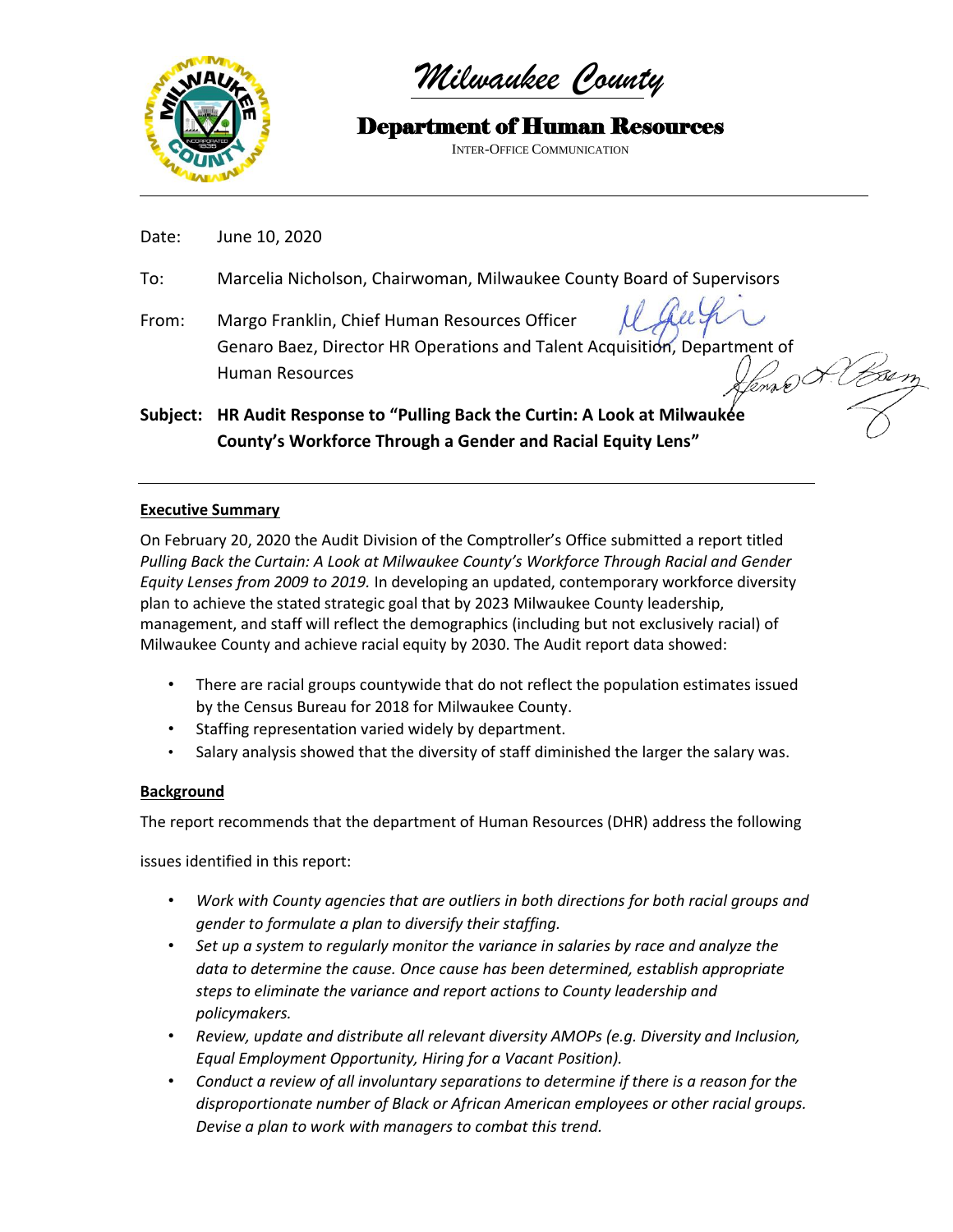- *Work to establish a toolkit for recruiting and hiring a diverse workforce to provide specific guidelines and train hiring managers on how to hire a diverse staff.*
- *Establish policies and procedures regarding the production, publication and retention of the biennial EEOC report.*
- *Evaluate whether manager diversity performance should be added to the annual performance evaluation process.*
- *Update publish and present County workforce data to policymakers annually.*

### **Recommendations**

# **Work with County agencies that are outliers in both directions for both racial groups and genders to formulate a plan to diversify their staffing.**

Human Resources acknowledges that Milwaukee County has diversity, but there are agencies within the organization where diversity is minimal in one or both areas. The recruitment team will collaborate with agency leaders, diversity and inclusion program manager, and HR business partners to develop and implement unique recruitment targets and strategies to increase the diversity of staff by race and gender.

The HR Operations Director and the recruitment manager have initially developed a recruitment plan per agency recognizing that we have diversity in MC, but there are agencies where diversity could be increased at all job levels by race and gender. Increasing diversity was a 2020 HR performance management goal. Our goal is to increase the diversity of the applicant pools by 3% for leadership (cabinet), Managers/supervisors (people leaders) and classified and support staff positions inclusive of all agencies. By increasing the diversity of the applicant pool, we should see an increase in the number of diverse candidates hired.

### **Set up a system to regularly monitor the variance in salaries by race and analyze the data to determine the cause. Once cause has been determined, establish appropriate steps to eliminate the variance and report actions to County leadership and policymakers.**

DHR has actively been working on the migration of technology platforms that will allow for robust reporting on these key employee demographics. The system (Ceridian Dayforce) is expected to go live by 4<sup>th</sup> quarter 2020. DHR will develop and implement a data analysis and report structure in  $1<sup>st</sup>$  quarter 2021 that regularly monitors and reports the information to leadership and policymakers.

## **Review, update and distribute all relevant diversity AMOPs (e.g. Diversity and Inclusions, Equal Employment Opportunity, Hiring for a vacant position).**

In January 2020 the department of human resources set AMOP expectations and put a process in place to monitor our progress and compliance with the AMOP process. We also assigned this responsibility to our HR Analyst to ensure we are accountable. The HR Analyst met with each division leader to identify AMOPs and established a timeline/schedule for review. The DHR D&I Program Manager is currently updating the referenced AMOPs and will be submitting them to the AMOP committee review.

**Conduct a review of all involuntary separations to determine if there is a reason for disproportionate number of Black and African American employees or other racial groups. Devise a plan to work with managers to combat this trend.**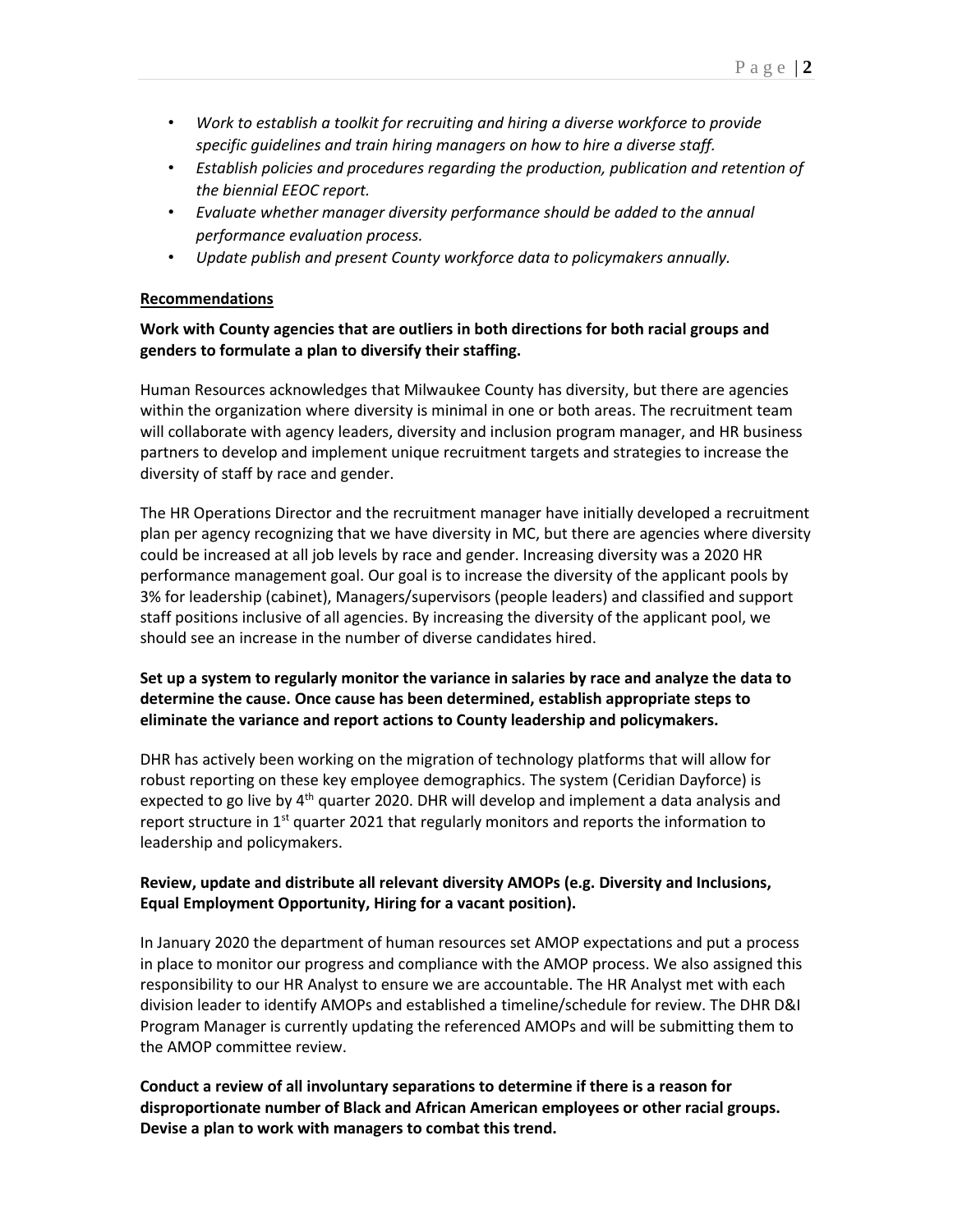The HR employee relations team in collaboration with the overall DHR leadership team will review involuntary separations and devise a plan to support managers to reduce the trend in involuntary separations of Black-African American/Minority employees. The data review will sponsor actions like specific training content from learning & development (L&D) and ordinance change recommendations.

## **Work to Establish a toolkit for recruiting and hiring a diverse workforce to provide specific guidelines and train hiring managers on how to hire a diverse staff.**

DHR has developed an initial toolkit for recruiting and hiring a diverse workforce with specific guidelines and strategic actions for both the DHR teams and people managers. DHR has piloted a few strategies that will be included in the toolkit.

## **HR should establish policies and procedures regarding the production, publication and retention of the biennial EEOC report**.

DHR is reviewing the technology platform report capabilities and is considering creation of an AMOP for completing and retaining the biennial EEOC report.

### **DHR should evaluate whether manager diversity performance should be added to the annual performance evaluation process.**

Increasing employee diversity is an organizational goal as indicated in the Strategic Plan. DHR will identify, integrate and secure Milwaukee county leadership consensus in establishing key performance indicators that can measure diversity and inclusion actions by people managers into the leader performance evaluation process by the next performance review cycle.

### **Update, publish and present County workforce data to policy makers annually**.

The department of human resources will develop a report to share workforce data on a monthly basis as a standing item that is presented to the personnel committee and full board. This report will be public as it will be a board item. Annually the department of human resources will publish an annual diversity and inclusion report to be included as part of the HR budget narrative starting with the FY21 budget process.

### **Overall Sourcing:**

TA (DHR Talent Acquisition) has developed a multi-approach strategy of Targeted Postings, Group Marketing and Direct Sourcing to empower Diversity Recruitment for Milwaukee county

- **Target Postings**: Our current jobs posting schema reaches a minimum 300+ sites via indexing and digital push out for all Inclusion focused categories (e.g. Minority, Affinity, Disability and Military). Additionally, our jobs end up listed to 100's of supplementary sites that index or scrape off of this list, including Monster, Glassdoor, Indeed, Simply Hired and CareerBuilder.
- **Group Marketing**: TA has engaged specific Affinity Groups to promote and network Milwaukee County careers, particularly High Skilled roles and Management opportunities.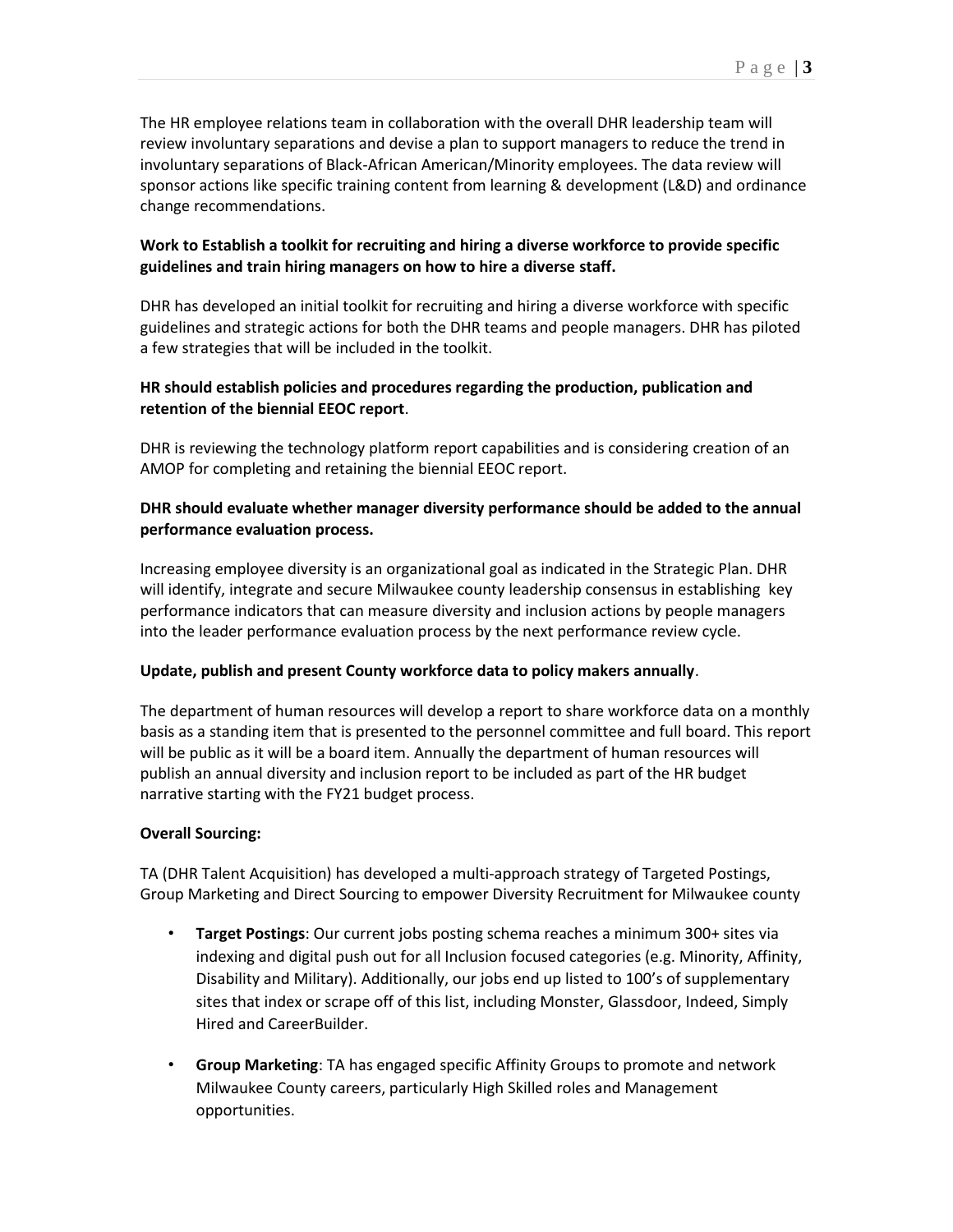#### Examples:

- National Association of African Americans in Human Resources (NAAAHR)
- Hispanic Professionals of Great Milwaukee (HPGM)
- Military Officers Association of America (MOAA)
- County Executive Abele's Latinx Roundtable
- Office of Veteran Employment Services (OVES)
- **Direct Sourcing**: Outstanding diverse talent are often Passive Candidates, meaning they are not actively applying to jobs. TA searches and data mines prospective candidates and engages them, telling the Milwaukee County story and sharing our value proposition.
- **Social Media**: TA distributes jobs via Twitter (@*MKEcountyDHR*) and the county's LinkedIn page. The assigned Recruitment Analyst also shares a link to the posting with the hiring manager, so they can push it out via their own social media.

### **Overall Process:**

Resources HR can offer Milwaukee County leaders to help improve diversity in the recruitment process and hiring

- **Trainings for Hiring Managers:** DHR -L&D can put together curricula on hiring specific to diversity and inclusion best practices and topics. This can range from blended learning programs to recommending training modules that are included in the mandatory trainings for hiring managers at Milwaukee County.
	- o Examples
		- *Implicit and Unconscious Bias in hiring & selection*
		- *Celebrating, acknowledging and leading a diverse cultural team*
- **Racial Equity Ambassadors (REA) as Interviewers:** DHR built a training curriculum and pilot program for our department's REA staff which enabled them to combine their OAAA training with our training around interview techniques and best practices. The goal: to make Milwaukee County the model for racial equity, organizational excellence, and fiscal health, we need to apply a racial equity (RE) lens to management and high value (HV) sole contributor roles when they open, so that a) diverse members of the given candidate pool are assured an equal opportunity and b) that incoming managers to our organization are vetted to be aligned with our RE values.
	- o DHR piloted this program with two of our recruitments (Engagement Manager & Performance -D&I Manager)
	- $\circ$  Prior to the hiring freeze/essential jobs only administrative order, the intent was to roll out county wide
- **LEX and MDP alumni lists:** Our Learning & Development team conducts two key blended learning (i.e. instructor led trainings + online modules) programs known as Leadership Excellence (LEX) and Management Development (MDP). These programs go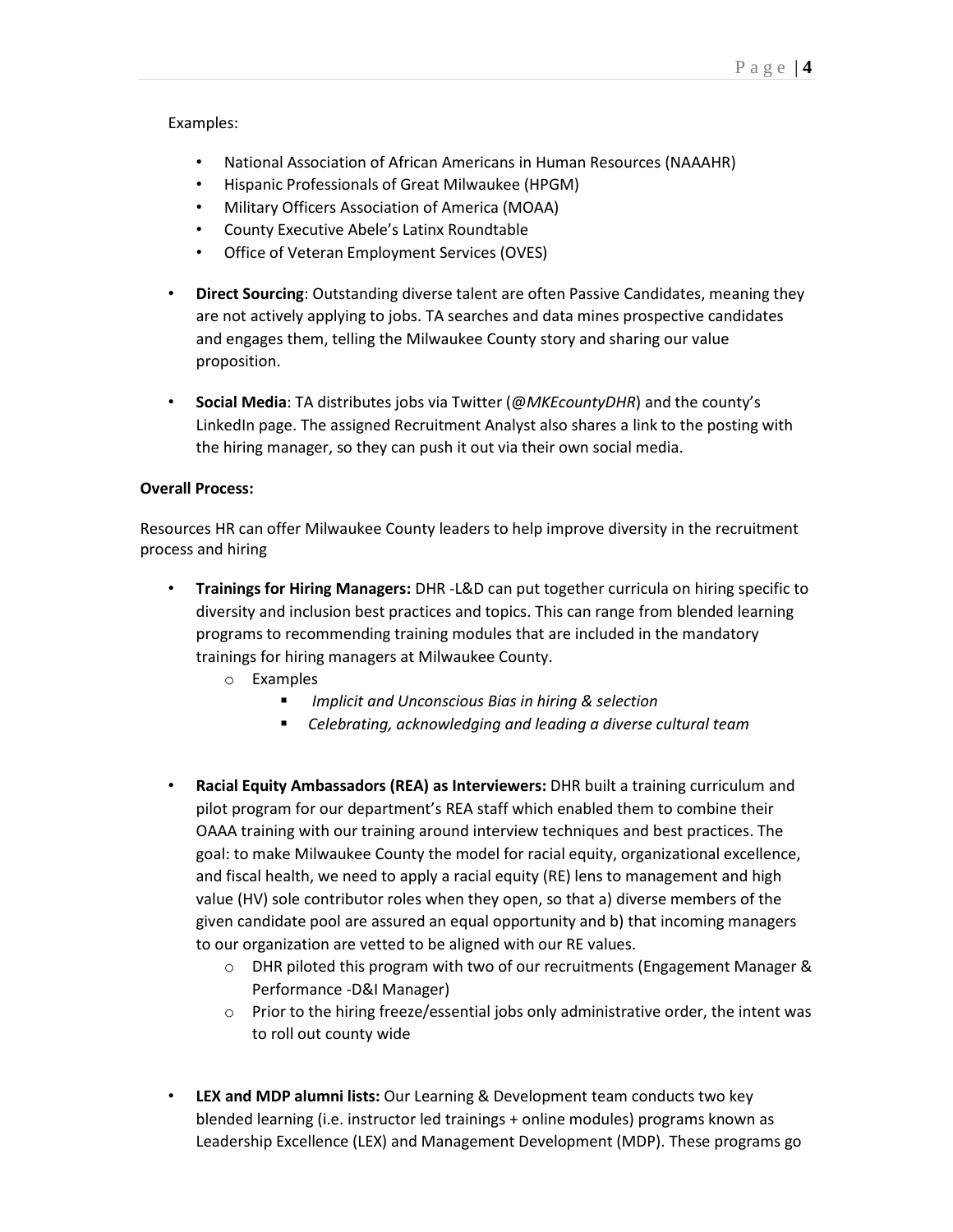through a selection process conducted by the L&D team. Milwaukee county has graduated cohorts from these programs since 2015. Those alumni have been majority female and have shown a minority representation of an average 1/3<sup>rd</sup>.

 $\circ$  In 2018, the Director of HR Ops, Talent and L&D proposed in a meeting with the then DAS Director that those alumni can be excellent considerations for any upcoming manager roles in DAS, ensuring internal mobility of our high potential employees, as well as promoting equity. This resulted in the hire of an AA female for the Deputy Director DAS role.



 $\circ$  DHR proposes that after the administrative orders are lifted, we roll this process out across all county recruitments for HV and management roles.

- **Nameless Qualified lists:** Part of the proposed implicit or unconscious bias trainings that DHR-TA can address in practice would be to submit the list of applicants to the hiring manager, once the job announcement posting has expired, with the individual's identifying information redacted. This information like names, addresses with zip codes and college/university has been shown in studies to be highly subjected to unconscious bias.
	- o TA is currently piloting this with DAS for the *Director of Operations & Maintenance* search
- **Performance Management:** Incorporate SMART goals for all people managers specific to the equity and inclusion initiatives and strategy for their specific agency.
- CC: County Executive David Crowley Mary Jo Meyers, Chief of Staff Supervisor Eddie Cullen, Chair, Personnel Committee